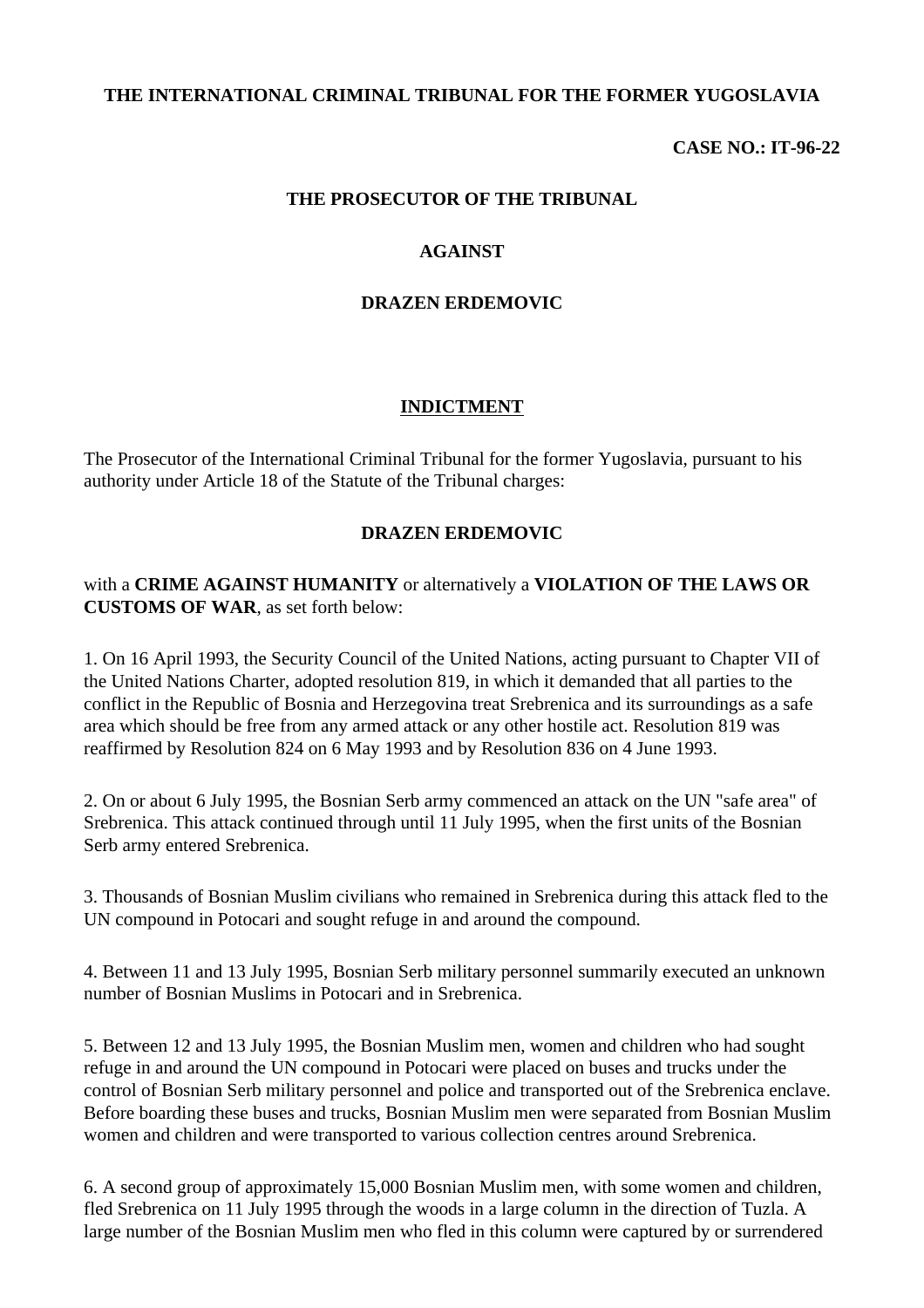to Bosnian Serb army or police personnel.

7. Thousands of Bosnian Muslim men who had been either separated from women and children in Potocari or who had been captured by or surrendered to Bosnian Serb military or police personnel were sent to various collection sites outside of Srebrenica including, but not limited to a hangar in Bratunac, a soccer field in Nova Kasaba, a warehouse in Kravica, the primary school and gymnasium of "Veljko Lukic-Kurjak" in Grbavci, Zvornik municipality and divers fields and meadows along the Bratunac-Milici road.

8. Between 13 July 1995 and approximately 22 July 1995, thousands of Bosnian Muslim men were summarily executed by members of the Bosnian Serb army and Bosnian Serb police at divers locations including, but not limited to a warehouse at Kravica, a meadow and a dam near Lazete and divers other locations.

9. On or about 16 July 1995, **DRAZEN ERDEMOVIC** and other members of the 10th Sabotage Detachment of the Bosnian Serb army were ordered to a collective farm near Pilica. This farm is located northwest of Zvornik in the Zvornik Municipality.

10. On or about 16 July 1995, **DRAZEN ERDEMOVIC** and other members of his unit were informed that bus loads of Bosnian Muslim civilian men from Srebrenica, who had surrendered to Bosnian Serb military or police personnel, would be arriving throughout the day at this collective farm.

11. On or about 16 July 1995, buses containing Bosnian Muslim men arrived at the collective farm in Pilica. Each bus was full of Bosnian Muslim men, ranging from approximately 17-60 years of age. After each bus arrived at the farm, the Bosnian Muslim men were removed in groups of about 10, escorted by members of the 10th Sabotage Detachment to a field adjacent to farm buildings and lined up in a row with their backs facing **DRAZEN ERDEMOVIC** and members of his unit.

12. On or about 16 July 1995, **DRAZEN ERDEMOVIC**, did shoot and kill and did participate with other members of his unit and soldiers from another brigade in the shooting and killing of unarmed Bosnian Muslim men at the Pilica collective farm. These summary executions resulted in the deaths of hundreds of Bosnian Muslim male civilians.

# **THE ACCUSED**

13. **DRAZEN ERDEMOVIC** was born on 25 November 1971 in the municipality of Tuzla. He was a soldier in the 10th Sabotage Detachment of the Bosnian Serb army. He is currently in custody in the UN detention facility in The Hague.

# **GENERAL ALLEGATIONS**

14. At all relevant times to this indictment, a state of armed conflict and partial occupation existed in the Republic of Bosnia and Herzegovina in the territory of the former Yugoslavia.

15. **DRAZEN ERDEMOVIC** is individually responsible for the crime alleged against him in this indictment pursuant to Article 7(1) of the Statute of the Tribunal. Individual criminal responsibility includes committing, planning, instigating, ordering or otherwise aiding and abetting in the planning, preparation or execution of any crimes referred to in Articles 3 and 5 of the Statute of the Tribunal.